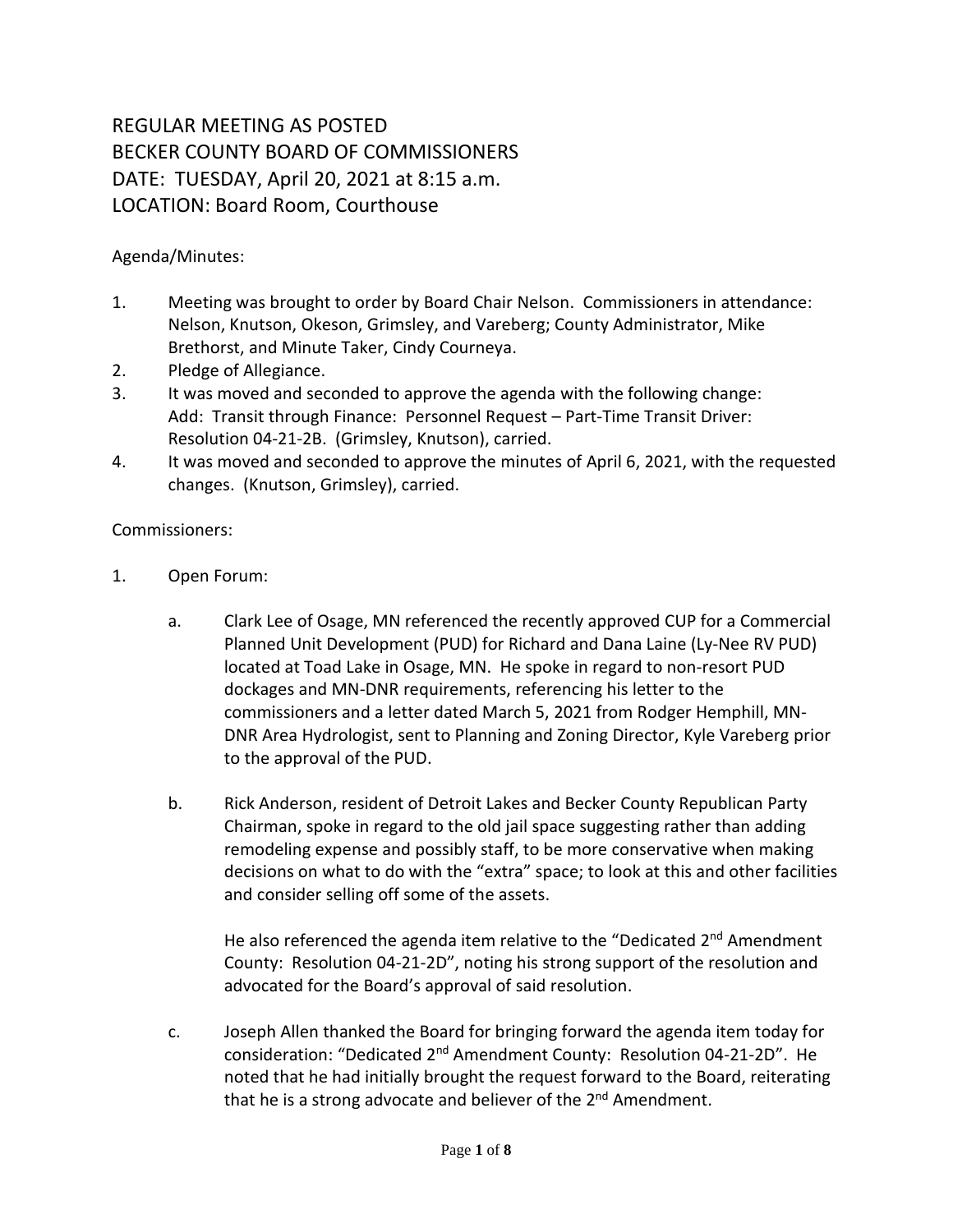- d. Terry Kalil (via on-line) referenced a letter she sent to the commissioners regarding the passage of Resolution 04-21-2D.
- e. Jody Mosher (via on-line) was in support of Terry Kalil's request as well and requested that the Board table the agenda item: "Dedicated 2<sup>nd</sup> Amendment County: Resolution 04-21-2D".
- 2. Reports & Correspondence: Reports were provided on the following meetings:
	- a. Commissioner Okeson: Becker County Museum Building Committee meeting, Pelican River Watershed District meetings, Sheriff's Committee, and West Central Juvenile Center meeting in Moorhead, MN.
	- b. Commissioner Nelson: MRC meeting, Wild Rice Watershed District Policy Committee meeting relative to the One-Watershed/One-Plan, and Finance Committee.
	- c. Commissioner Knutson: Safety Committee, Economic Development Authority (EDA), and Finance Committee.
	- d. Commissioner Vareberg: Human Services and Economic Development Authority (EDA) meeting.
	- e. Commissioner Grimsley: Becker County Museum Building Committee and Lake Agassiz Regional Library (LARL) Finance Committee meeting.
	- f. County Administrator, Mike Brethorst, provided an update on employees returning to work, status of the Motor Vehicle Department window utilization, State funding for Transit building, and he provided a short update on health insurance for 2022.
- 3. Appointments: There were none; however, it was announced that Duane Erickson was re-appointed by Clay County to continue serving as a member of the Wild Rice Watershed District Board of Managers.

County Administrator: Mike Brethorst presented:

1. Dedicated 2nd Amendment County: Resolution 04-21-2D:

It was moved and seconded to approve Resolution 04-21-2D, as presented, that the Becker County Board of Commissioner's declare the County as dedicated to supporting the Second Amendment and expresses its support for the Second Amendment rights of the citizens and its visitors of Becker County, MN, and declare its intent to support lawabiding citizens constitutional right to keep and bear arms. (Knutson, Grimsley), carried.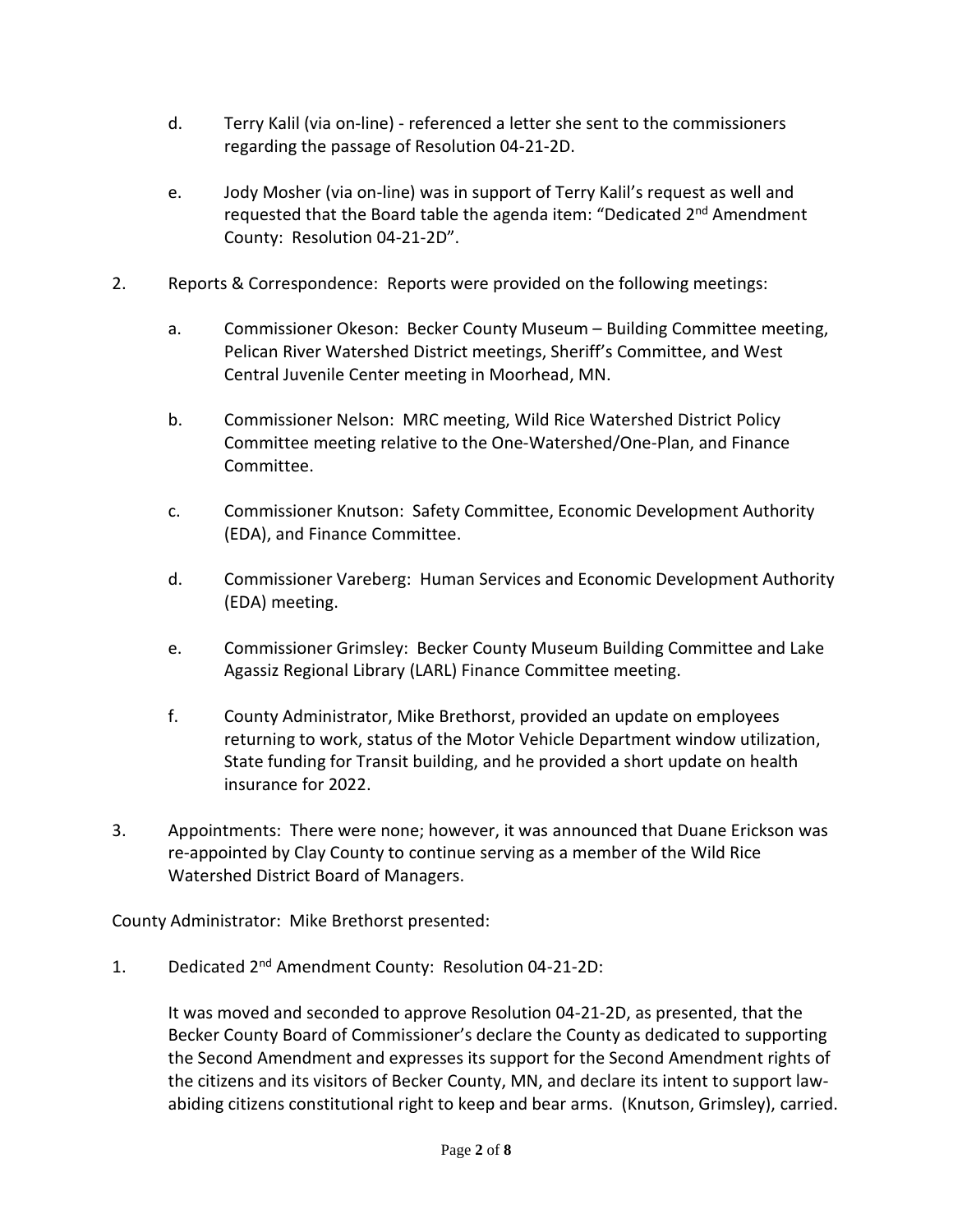2. Space Needs – Old Jail:

Discussion was held in regard to space needs and use of the old jail. Options were presented to include option 1: Forming an Adhoc-Committee to determine space needs within the County and to then return to the Board in 90 days with a report to include recommendation, or Option 2: Consult/Contract with Klein McCarthy to assist with Space Study needs and determine updated demolition costs and possible remodel costs to convert to office space. The consensus was to direct staff to conduct an internal space assessment using County staff.

3. Human Resources Director Position – Compensation:

It was moved and seconded to approve the pay range for the Human Resources Director position at C51 (\$63,582 - \$81,375), with the pay scale effective upon the new hire for the position. (Knutson, Okeson), carried.

Finance Committee Minutes – Mary Hendrickson presented:

- 1. It was moved and seconded to approve the Regular Claims, Auditor Warrants, Over-90- Day Claims, and Additional items as follows:
	- a. Auditor's Warrants (Tuesday Bills):
		- i.  $04/07/2021$  in the amount of \$44,158.81
		- ii.  $04/13/2021$  in the amount of \$ 19,641.36
		- iii.  $04/19/2021$  in the amount of \$ 33,282.55 (Cost-Effective) for a total of  $\dots$ ..........\$ 97,082.72
	- b. Over-90-Day Claims:
		- i. Dan Bergstrom in the amount of \$61.88 (fuel invoice incorrect from December/January);
		- ii. David Geray Trucking in the amount of \$84.38 (fuel invoice incorrect from December/January);
		- iii. Hendrick's Road Maintenance in the amount of \$24.13 (fuel invoice incorrect from December/January);
		- iv. Lunde Blade N Gravel in the amount of \$789.00 (fuel invoice incorrect from December/January);
		- v. Projects Unlimited in the amount of \$47.66 (fuel invoice incorrect from December/January);
		- vi. Teiken Road Maintenance in the amount of \$180.01 (fuel invoice incorrect from December/January);
		- vii. The MN Chemical Company in the amount of \$9.08 dated 12-23-20 (just received invoice);
		- viii. East Central RJC in the amount of \$325.00 dated 01-12-21 (waited for W-9 Form).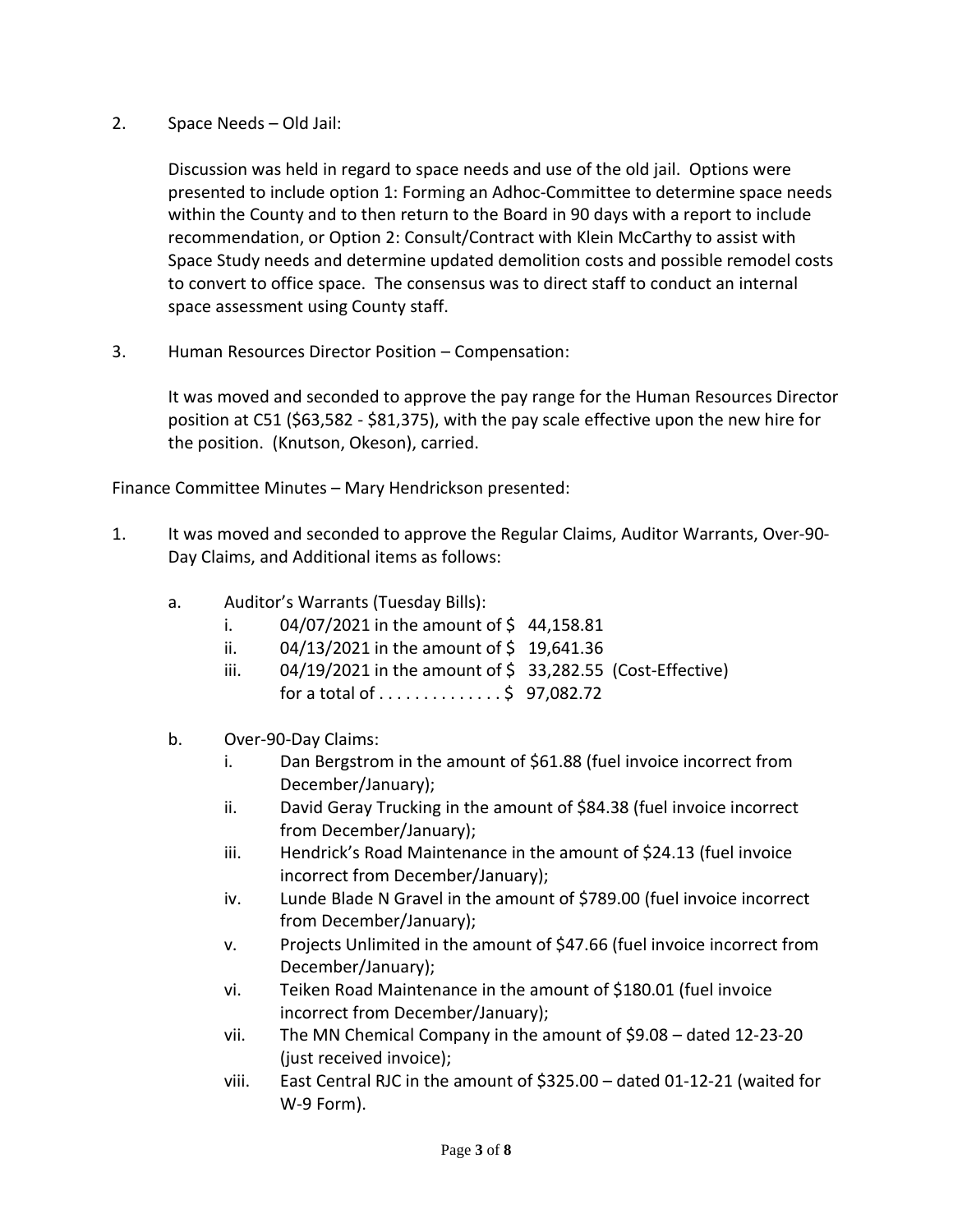- c. Additional Item:
	- i. CoBuilt Construction Services in the amount of \$29,611.62 for Invoice #5.

(Knutson, Okeson), carried.

2. It was moved and seconded to approve Resolution 04-21-2B, to hire one (1) part-time Transit Driver through the normal hiring process. (Okeson, Vareberg), carried.

Auditor-Treasurer: Mary Hendrickson presented:

- 1. Licenses and Permits:
	- a. It was moved and seconded to approve the Tobacco License New for We Fest Holdings, LLC – DBA We Fest – Lakeview Township. (Okeson, Knutson), carried.
	- b. It was moved and seconded to approve the On-Sale (Including Sunday Sale) Liquor License Renewals for:
		- i. Deep Woods Entertainment, LLC DBA Charlie's Place Height of Land Township;
		- ii. Cotton Lake Curley's, LLC DBA Curley's on Cotton Lake Erie Township.

(Okeson, Knutson), carried.

- c. It was moved and seconded to approve the On-Sale Liquor License (Seasonal) including Sunday Sale for Shady Hollow Flea Market – Chad Stenerson – Lake View Township. (Okeson, Grimsley), carried.
- d. It was moved and seconded to approve the Off-Sale (Including Sunday Sale) Renewal for Byer's Liquors, LLC – Kevin Byer – Osage Township. (Knutson, Grimsley), carried.
- e. It was moved and seconded to approve the On-Sale (Including Sunday) New Liquor License for We Fest Holdings, LLC – DBA We Fest – Lakeview Township. (Okeson, Grimsley), carried.
- f. It was moved and seconded to approve the On-Sale (Including Sunday) New Corporate Officer Liquor License for LP Holdings, Inc., DBA Hooligan's Lakeside – Todd Jacobson – Lake Eunice Township. (Grimsley, Okeson), carried.
- g. It was moved and seconded to approve the Wine and Strong Beer License Renewal for Ella Marie's LLC – Claudia Hanson – Cormorant Township. (Grimsley, Knutson), carried.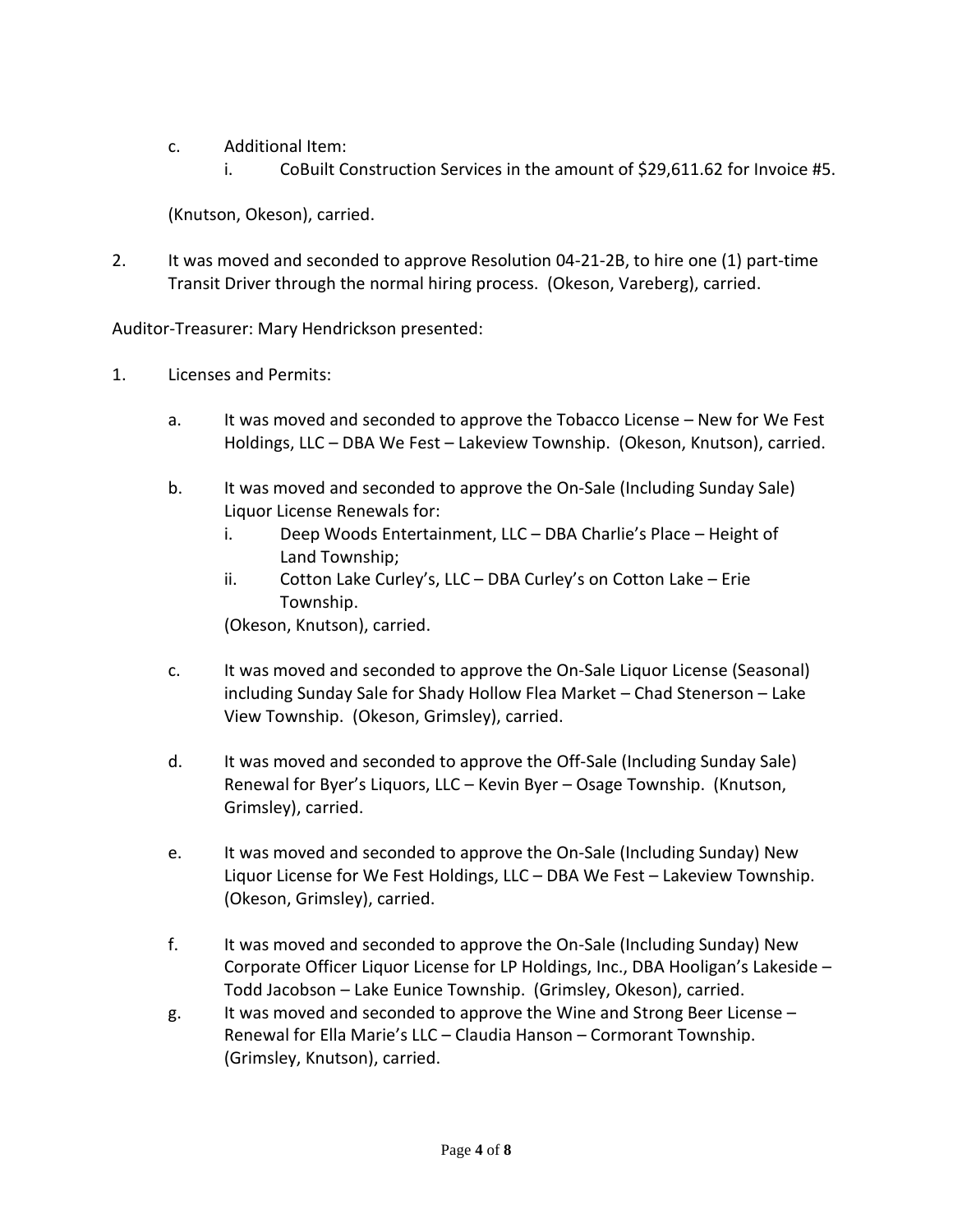- h. It was moved and seconded to approve the 3.2 Off-Sale Renewal for Ella Marie's LLC – Claudia Hanson – Cormorant Township. (Okeson, Grimsley), carried.
- 2. It was moved and seconded to approve Resolution 04-21-2A, to approve the reorganization of the Motor Vehicle Department; to reinstate the full-time License. Center Supervisor position. (Grimsley, Okeson), carried 4-1.

Planning and Zoning – Kyle Vareberg presented:

- 1. It was moved and seconded to concur with the Planning Commission (April 13, 2021), to accept the application as submitted by Lee W. Carlson & Kristina L. Carlson, for a Change of Zone from Agricultural to Residential, for the project located at 15248 310<sup>th</sup> Avenue, Frazee, MN. (Knutson, Okeson), carried.
- 2. It was moved and seconded to concur with the Planning Commission (April 13, 2021), to approve the request submitted by Edwin W. Smith, for a Conditional Use Permit (CUP) to operate a job-training center, with the hours amended of 9:00 a.m. to 5:00 p.m. starting on day one (1), for the project located at 48513 Pow Wow Highway, Ponsford, MN. (Knutson, Okeson), carried.
- 3. It was moved and seconded to concur with the Planning Commission (April 13, 2021), to approve the request as submitted by Michael Griffin, for a Change of Zone from Agricultural to Commercial, for the project located at 29999 McHugh Road, Frazee, MN. (Okeson, Vareberg), carried.
- 4. It was moved and seconded to concur with the Planning Commission (April 13, 2021), to approve the amended request submitted by Aaron T. Simon, for a Conditional Use Permit (CUP) to construct a fence ten (10) feet along the east side, six (6) feet on the west side, and four (4) feet in the road setback and shore impact zone, for the project located at 29631 S. Dakota Beach Road, Waubun, MN. (Knutson, Grimsley), carried.
- 5. It was moved and seconded to concur with the Planning Commission (April 13, 2021), to approve the request submitted by Christopher W. Foltz & Nicole L. Foltz, for a Conditional Use Permit (CUP) to operate a boarding kennel, with a maximum capacity of forty (40) animals, for the project located at 23748 Co. Highway 21, Detroit Lakes, MN. (Okeson, Vareberg), carried.
- 6. Zoning Ordinance Amendment: Chapter 5, Table 5-4: Road Setbacks:
	- a. It was moved and seconded to concur with the Planning Commission (April 13, 2021), to approve setbacks for all roads outside of the shoreland to be reduced to 30' from the right-of-way, except those already at 20', and to reduce the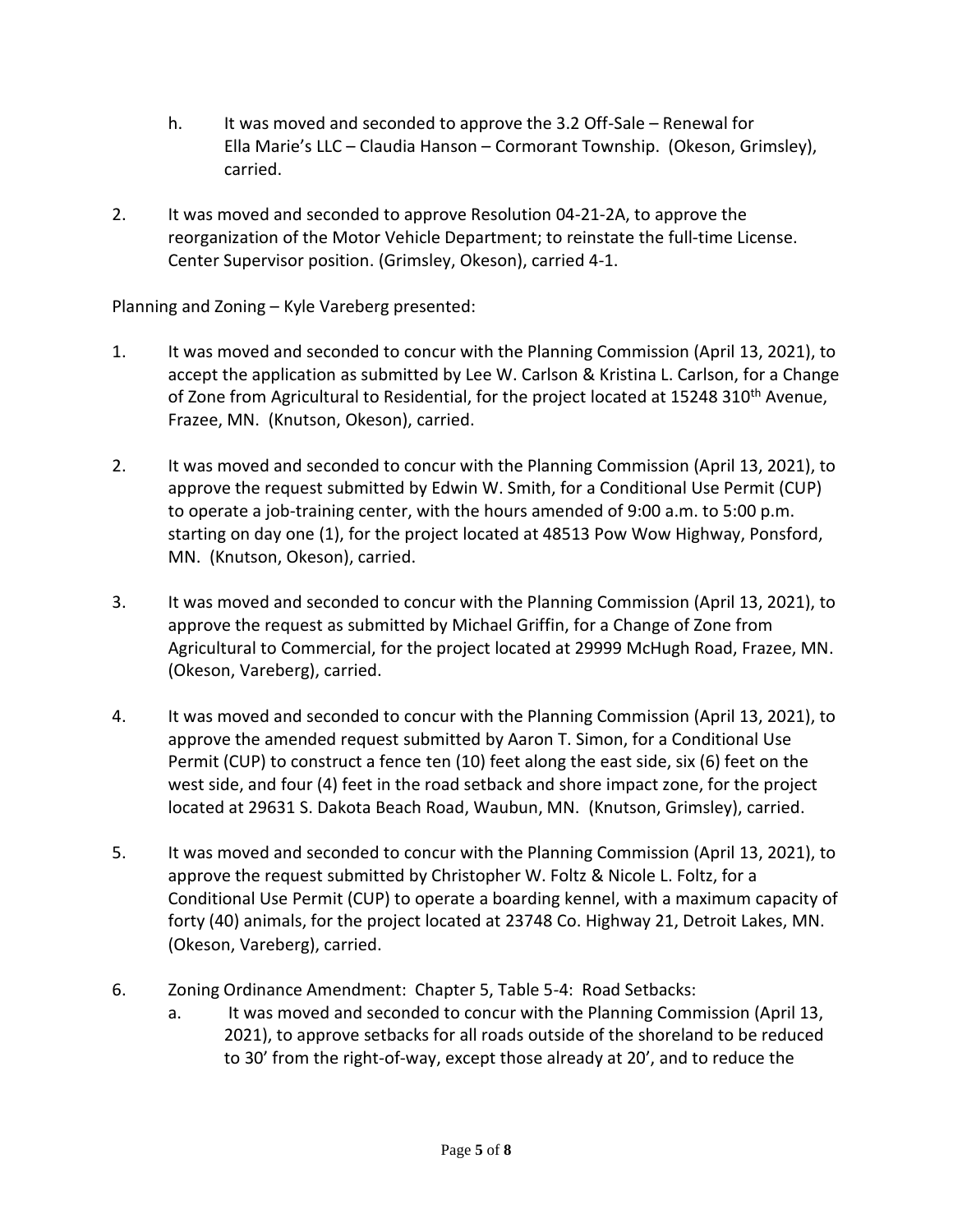setback of all roads in the shoreland to 50' except those already less, based on the fact that there is adequate room within the road right-of-way. (Knutson, Okeson), carried.

7. It was moved and seconded to authorize Kyle Vareberg, Planning & Zoning Director, and Mike Brethorst, County Administrator, to negotiate on a temporary grading easement for a retaining wall. Parcel #49 7001 051 and #49 7001 050. (Knutson, Okeson), carried.

Emergency Management – Craig Fontaine presented:

1. It was moved and seconded to approve the MN Department of Public Safety – 2020 Emergency Management Performance Grant (A-EMPG-2020-BECKERCO-005), effective January 1, 2020 – May 31, 2021, with the grant contract original agreement amount at \$26,847.00 with a matching requirement of \$26,847.00. (Okeson, Vareberg), carried.

Human Resources – Nancy Grabanski presented:

1. It was moved and seconded to approve the appointment of Tom Hunt to the Personnel Board of Appeals for the term starting May 1, 2021 to April 30, 2024. (Knutson, Okeson), carried.

Human Services – Denise Warren presented:

- 1. It was moved and seconded to approve the Amendment to the Transportation Services Agreement by and between UCARE MN and Becker County Human Services, to add County Bus Common Carrier Transportation Services, as presented. (Grimsley, Vareberg), carried.
- 2. It was moved and seconded to approve the Memorandum of Agreement (MOA) for Student Training Experience/Internship for Non-Allied Health Programs between Becker County and MN State University-Moorhead Student, effective August 23, 2021, or when fully executed, until December 7, 2021. (Grimsley, Vareberg), carried.
- 3. It was moved and seconded to approve the submission of a letter of support to the MN Department of Human Services in support of Clay County's proposal to be Grantee for Community Infrastructure Grant funding in the West Central MN CoC Region. (Grimsley, Okeson), carried.
- 4. It was moved and seconded to accept the anonymous donation designated to Becker County Public Health, in the amount of \$100,000.00. (Grimsley, Okeson), carried.
- 5. It was moved and seconded to approve the Human Services Claims for Human Services, Public Health, and Transit, as presented. (Grimsley, Okeson), carried.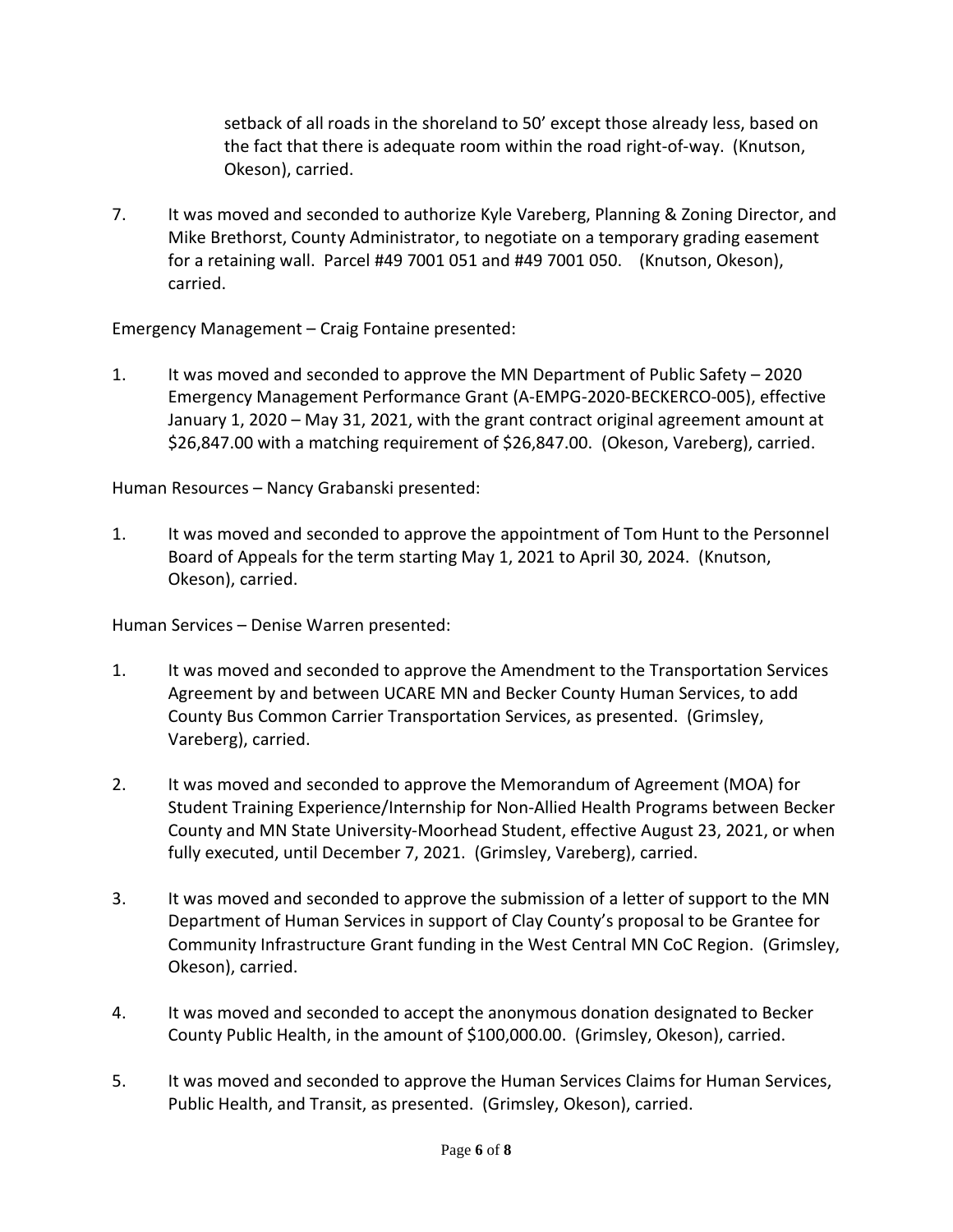Becker County Soil & Water Conservation District (BCSWCD) – Marsha Watland presented:

1. It was moved and seconded to approve Resolution 04-21-2E, that the Becker County Board of Commissioners approve that the Non-Native Phragmites (Phragmites australis (Cav.) Trin.Ex Steud.subsp Australis) be removed from the 2021 Becker County Noxious Weed List and request that the MN Commissioner of Agriculture approve the 2021 Becker County Noxious Weed List. (Okeson, Knutson), carried.

Highway – Jim Olson presented:

1. It was moved and seconded to approve Resolution 04-21-2C, as presented, that Becker County enter into a Contract for professional services with Houston Engineering, Inc., at the low quote of \$48,206.00; to perform engineering, design, and plan preparation for the Heartland Trail segment between CSAH 10 and the City of Frazee. (Okeson, Grimsley), carried.

Sheriff – Todd Glander presented:

- 1. It was moved and seconded to approve the State of MN Joint Powers Agreement "Sentencing to Service" (STS) Contract with Becker County; to employ one (1) crew leader to supervise up to ten (10) offenders for 40 hours a week, effective Fiscal Years 2022 and 2023, with payment at \$24,979.24 for FY2022 and up to \$25,828.54 for FY2023. (Okeson, Knutson), carried.
- 2. It was moved and seconded to approve the purchase of two (2) additional Body Cams plus accessories at a cost of \$3,410.00 from WatchGuard Video of Allen, TX. (Okeson, Knutson), carried.
- 3. It was moved and seconded to approve the Jail Maintenance Contracts as follows:
	- a. HVAC Automation with Wired Electric, Inc. with a total annual cost of \$6,016.00.
	- b. Boiler and Chiller Annual Services with Johnson Controls at \$3,410.00 annually and to sign a three contract to lock in price.
	- c. Liebert Uninterruptable Power Source (UPS) Option #1  $\omega$  \$1,326.00. (Okeson, Knutson), carried.
- 4. Sheriff Todd Glander provided an update on the US Marshal's Agreement for federal inmates.
- 5. It was moved and seconded to approve Resolution 04-21-2F, to approve the band/grade as a C51(2) relating to the Full-Time Deputy Sergeant position. (Okeson, Knutson), carried.